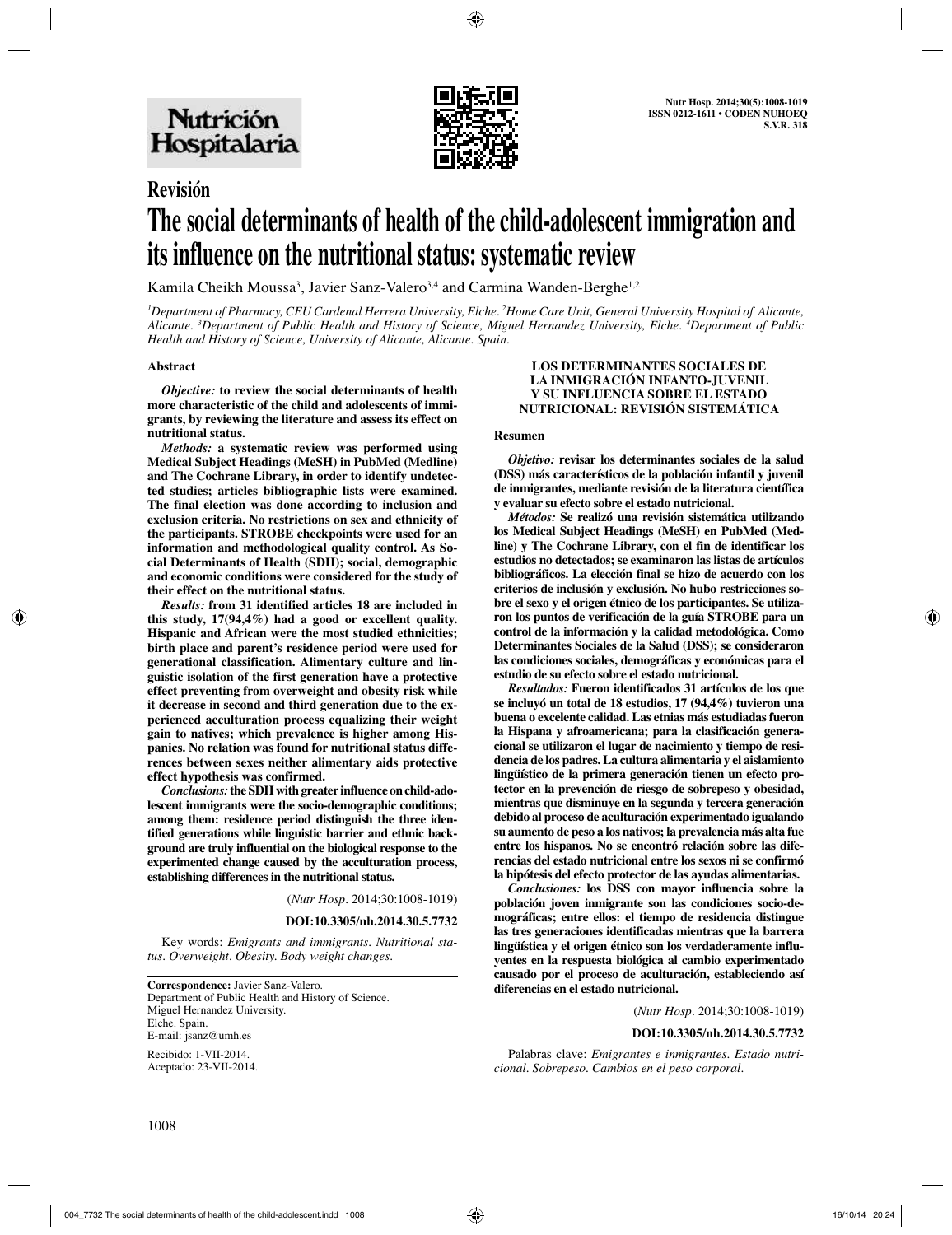# **Abbreviations**

MEDLINE: Medlars International Literature Online.

MeSH: Medical Subject Headings.

STROBE: Strengthening the Reporting of Observational Studies in Epidemiology.

ECLS: Early Childhood Longitudinal Study.

U.S.: Original of The United States of America.

# **Introduction**

The transition years between childhood and adolescence marks a critical socialization period in which the acquisition of food habits is defined by socio-economic, cultural factors and the environment $1-3$ . In the immigrant population this relationship, according Alba & Nee<sup>4</sup>, was described from a perspective through three distinctions of the assimilation theory: sociocultural, negative and segmented.

Thus, the study of food habits in immigrants and the related changes in body weight took interest from a generational approach (child and adolescent), the differences between the two generations are considered result of the decreased effect of ethnicity on conditioning factors due to the place of socialization of each generación<sup>5, 6</sup>.

In this sense, this socialization process is established by the structural determinants and living conditions, these constitute the social determinants of health. Yet at the same time are the causes of the majority of health inequalities<sup>7</sup>. Such inequalities, as child poverty, which affects 4 out of each 5 persons, and passing from one generation to another, are major obstacles in improving population health and reducing inequalities<sup>8</sup>.

At present, the figure of 1000 million people are in a "migrant" situation makes their state of health a priority of Global Public Health<sup>9</sup>.

Hence, in relation to the above, the objective of this study is to review the social determinants of health more characteristic of the child and adolescents of immigrants, by reviewing the literature and assess its effect on nutritional status.

# **Materials and Methods**

# *Design*

Descriptive study of the articles retrieved using systematic technique.

# *Sources of data extraction*

All data were obtained from direct consultation and access via Internet to the scientific literature contained in the database Medlars International Literature Online (MEDLINE), via PubMed and The Cochrane Library.

# *Data processing*

We studied the articles published in any country and language.

For the recovery of evidence were used Medical Subject Headings (MeSH) developed by the U.S. National Library of Medicine. Search equations were developed for its use in the MEDLINE database via Pub-Med, using Boolean connectors, and in The Cochrane Library proceeding in the same way.

From the study of the Thesaurus the following descriptors were used "Emigrants and Immigrants", "Socioeconomic Factors, Cultural Characteristics, Social Class", "Nutritional Status, Overweight, Obesity, Body Mass Index, Body Weight Changes" and "Cohort Studies". "Humans" was used as a limit. Also limiting to the last 7 years (2005-2012), as the period of obsolescence (half period of Burton Kebler) established for publications in the field of health science<sup>10</sup> and nutrition $11$ .

# *Final selection of articles*

The final election of the works was done according to the fulfillment of the inclusion and exclusion criteria.

Inclusion criteria: The accepted articles were those with longitudinal design of Cohorts type whose study population consisted of immigrants between 2-18 years of age. We selected original articles published in peer journals, full text of which was recovered.

Exclusion criteria: Articles of different design which comprised pathology cases, pregnancies and only adults.

Additionally, as a secondary search and to reduce potential publication bias, we examined the bibliographic list of articles that were selected in the main quest, in order to identify undetected studies in bibliographic databases.

For quality control of information were used the 22 checkpoints of the guide "Strengthening the Reporting of Observational Studies in Epidemiology" (STRO-BE) based on the 4 items  $(8, 13 \text{ to } 15 \text{ checkpoints})$  specific for the methodological quality of cohort studies<sup>12</sup>.

To determine the pertinence of the articles were assessed independently by two of the authors of this review  $(K C-M$  and  $J S-V$ ). To give as valid the election of the articles selected for the review it was established the assessment of the concordance between these two authors (kappa index) which should be greater than 0.60 (strength of agreement was good or very good). As long as this condition is fulfilled, any discrepancies are solved by consulting the third author (C W-B) and subsequent consensus among all authors.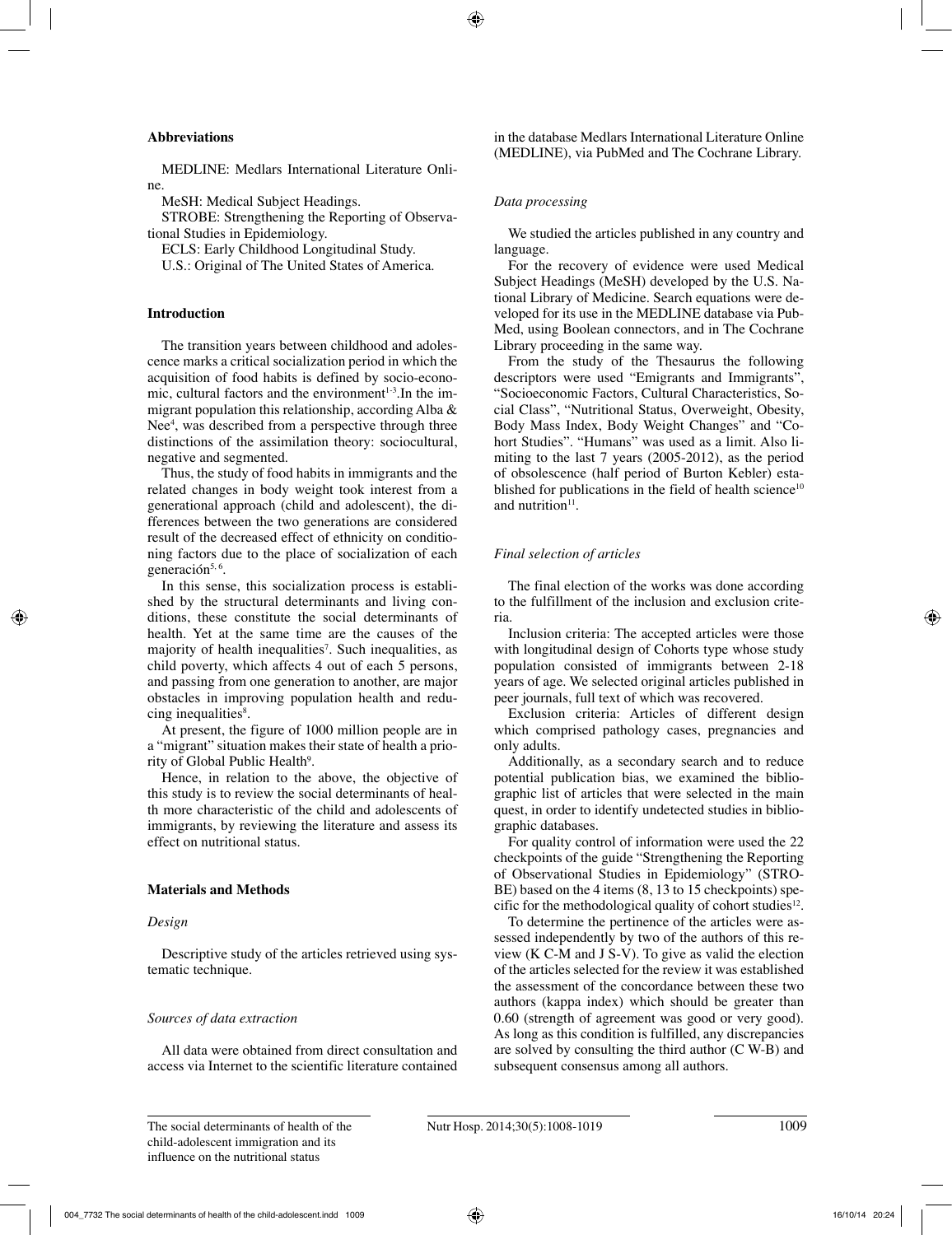

*Fig. 1.—Chart for the selection of articles.*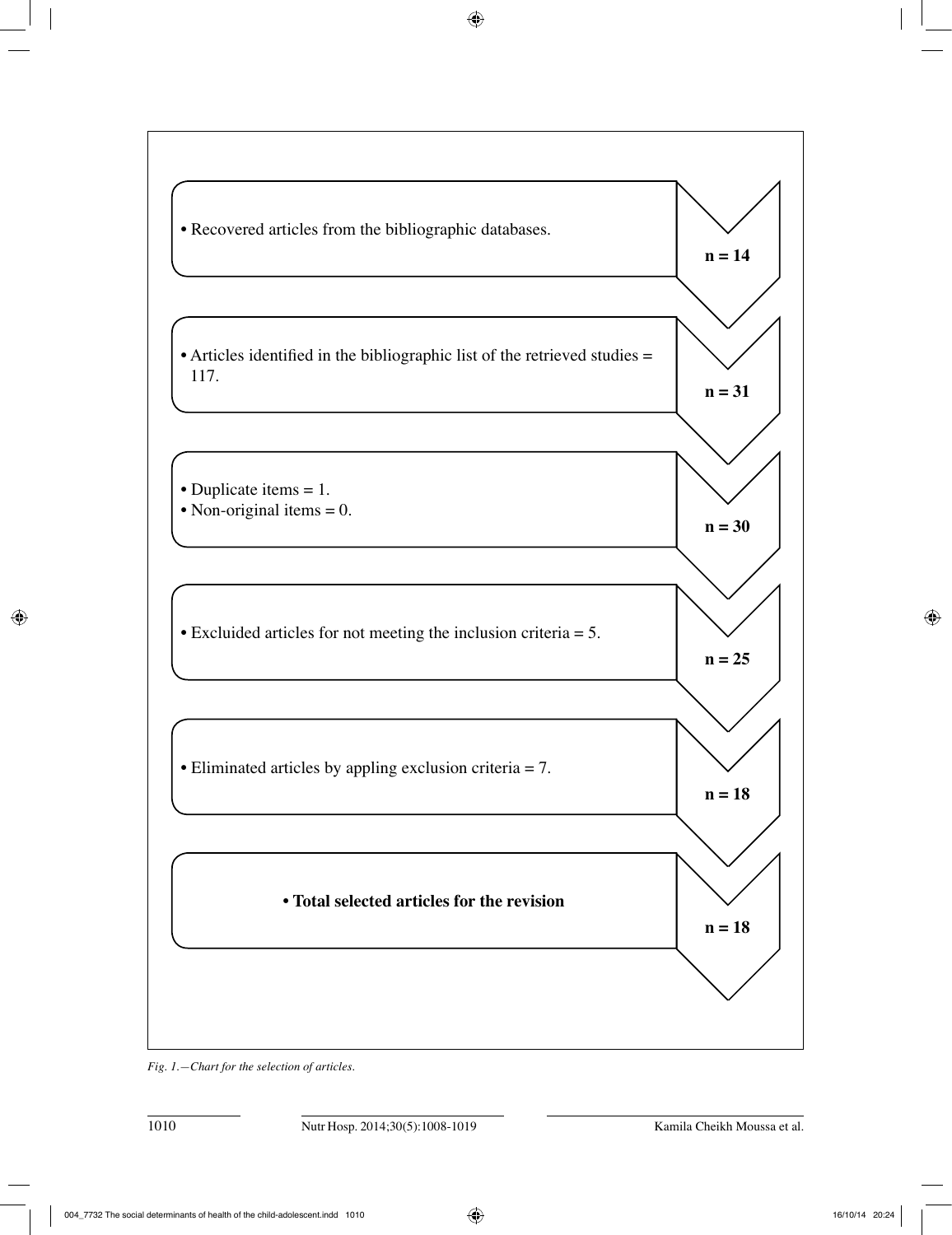#### *Data extraction*

Studies were grouped according to study the variables in order to systematize and facilitate the understanding of the results of all reviewed articles. There were no restrictions on sex and ethnicity of the participants. And were summarized in a table, codifying: authors, year of publication, population under study, ethnicity, immigrant generation, carried intervention, follow-up period, where the intervention took place and the main conclusions indicated in the reviewed articles.

Social determinants of health that are considered to assess its scope on the nutritional status were those of social and demographic kind (ethnicity, race, country of birth, number of years resided in the host country, number of siblings, parents' educational level, linguistic and social integration) as well as the economics (occupation of the primary caregiver, family income and the type of school).

## **Results**

A total of 14 articles were recovered from MED-LINE while not getting results from The Cochrane Library database. From the bibliographic list of the reviewed articles 18 works were identified.

Five works didn't meet the inclusion criteria by considering a different issue. Nine studies which population wasn't immigrant children and adolescent were eliminated or their principal objective wasn't the study of the effect on population's nutritional status but the prevention of diseases (cardiovascular diseases, diabetes, cancer, etc.). Thus, after applying the inclusion and exclusion criteria, 18 studies were selected<sup>13-30</sup>; see Table I.

The agreement about the quality of the studies between the authors was 100%. Of the selected articles 10 (55,5%)13-15, 17, 19, 24-26, 29 considered all the quality variables while 8 (44,4%) studies<sup>16, 18, 20-23, 27, 30</sup> included 90-95% of them. Despite this, 17 (94,4%) articles<sup>13-29</sup> had a good or excellent quality; see Table II.

Of the 18 interventions, 12  $(66,6\%)$ <sup>13, 15-17, 19, 21-1</sup> 24, 27-29 took place in United States of America while the 6 (33,3%) left were in Canada<sup>14, 30</sup>, Australia<sup>20, 26</sup>, Austria<sup>18</sup> and Denamark<sup>25</sup>. The period of study for 17 (94%) articles was between 4 and 6 years, and 2 years for the rest<sup>25</sup>. The places where the interventions have been carried out were mainly the family residence<sup>14-17, 20-22, 26-28</sup> and/or educational centers<sup>13, 18, 30</sup>.

The most used instruments for the intervention were the anthropometric measures<sup>13-17, 21, 23-27, 30</sup>, the surveys<sup>14, 16, 17, 19, 21, 22, 27, 28</sup>, the questionnaires on socioeconomic status<sup>15, 16, 25</sup> and demographic characteristics<sup>13, 21, 23, 27-30</sup> (a detailed description of these and of the principal objective of each study are provided in Table III).

Varied information was found about the subjected population, the most studied ethnicity background was the Hispanic<sup>14, 17, 23, 27, 30</sup> followed by the African16, 22, 28, 29, the place of birth was mainly used for the generational classification<sup>13, 17, 18, 22, 24-28, 30</sup>, followed by the years of residence of the parents<sup>20, 21, 23, 29</sup>. The intervention with the largest number of individuals had  $n=20745^{28}$  and the smallest had  $n=210$  persons<sup>14</sup>.

Most studies<sup>13, 17, 18, 20-22, 24, 26-30</sup> show that the coexisting social conditions between the three identified generations produce differences in their nutritional status, highlighting the protective effect of the immigrant status of the first generation, characterized by the alimentary culture and the linguistic isolation, which protect them from the risk of overweight or obesity<sup>17, 21, 28-30</sup> while in the case of the second and third generation their weight gain get equalized to the native population due to the adaptation or acculturation process $13, 17, 21, 28, 30$ .

The prevalence of overweight and later obesity was higher in Hispanic individuals compared to the native population of the studied country<sup>17, 19, 22, 28</sup>. No relation was found in the study of nutritional status differences between sexes. Neither was confirmed the hypothesis that the access to alimentary aids protects the individuals from malnutrition or overweight/obesity.

#### **Discussion**

As has been observed, the most part of the studies took place in The United States of America probably due to the immigration population of this country which comprises 40.377.757 persons (Data was obtained from the emigration database of The Migration Policy Institute of USA, http://www.migrationinformation.org/datahub/countrydata/country.cfm) and because historically has been under study (Early Childhood Longitudinal Study, ECLS Study - http://nces. ed.gov/ecls/).

The use of the familiar residence as the principal place of intervention is due to the easy access to the family data from mothers. Also, the school center was an optimal place for collecting information from children<sup>26, 30, 31</sup>. The use of the surveys-in-home provided continuity for information collection to define the ethnic profile and the social status, as well as the questionnaires referred to alimentation, origin country, familiar characteristics and incomes.

Some U.S. studies<sup>13, 16, 19, 21, 22, 28, 29</sup> observed several ethnic origins being the Hispanic the most studied due to the heterogeneity within this ethnic group and to its massive immigration to the host country<sup>24, 27</sup>.

The exclusive election of cohort studies could be considered a limitation but its design generates a large amount of inputs due to its long-time term in comparison to the observational studies of cross-sectional and case-control design $12$ . Another possible limitation of this revision is the exclusion of studies about adult population for which there is a larger number of arti-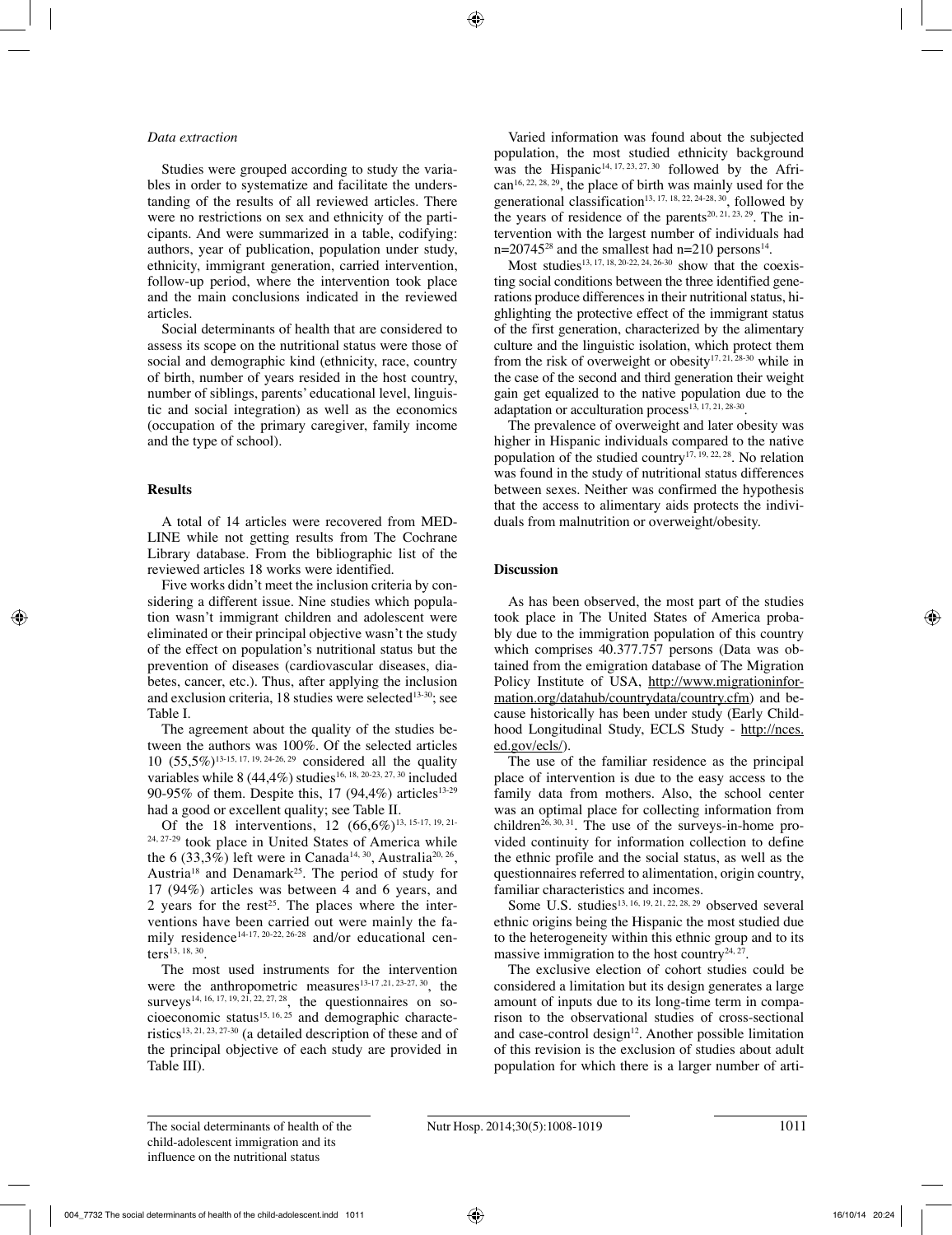| 1012                            |                                                           |      |                                                            | Resume of the reviewed articles about the scope                                  |                                                                     | Tabla I                                                   |        |            | of the social determinants of health on the nutritional status of the child-adolescent generations of immigrants.                                                                                                                                                                                             |
|---------------------------------|-----------------------------------------------------------|------|------------------------------------------------------------|----------------------------------------------------------------------------------|---------------------------------------------------------------------|-----------------------------------------------------------|--------|------------|---------------------------------------------------------------------------------------------------------------------------------------------------------------------------------------------------------------------------------------------------------------------------------------------------------------|
|                                 | Author                                                    | Year | Population                                                 | classification<br>Generational                                                   | Ethnic origin                                                       | Intervention                                              | Period | place      | Principal Conclusions                                                                                                                                                                                                                                                                                         |
|                                 | Popkin BMM.<br>$\mathop{\rm et}\nolimits$ al.<br>$^{13}$  | 1997 | Age: 13-18<br>M: %49.1<br>n: 14438<br>F: %50.1<br>(8646)   | 1 <sup>st</sup> G Ch.Ps-FB<br>$3^{rd}$ +G gPs-FB<br>$2ndG$ IP-FB<br>$3ndG$ Ps-NB | %53.5 NoHs-Wh<br>%0.8 NoHs-AI<br>%21.8 NoHs-B<br>%15.7Hs<br>%6.8 As | $Re-intv(2y)$<br>AntrpMe.<br>q-inSch.<br>Intv-Ad.<br>qPs. | 4 y.   | <b>USA</b> | Only in Hispanics & Asian ethnicity the 1st G is $\sqrt{OB}$ than 2&3+G<br>The $\sigma$ -Adols 13-15y suffer +OB and have $\downarrow$ OB at 16-18y than $\Omega$ .<br>$\sigma$ are more OB than $\varphi$ except $\sigma$ with Non-<br>affected by acculturation.<br>Among ethnicities,<br>Hisp-B ethnicity. |
| Nutr Hosp. 2014;30(5):1008-1019 | O'Loughlin J<br>et al. $\frac{14}{3}$                     | 1998 | $\chi$ Age:10.8<br>M: %46.9<br>$F: \%47.2$<br>$\eta$ : 210 | %100 (Rsy/Age)<br>$%25-49$<br>$%50 - 74$<br>%75-99<br>< 9625                     | %24.2 C-S Am.<br>%21.7 Canada<br>%23.8 EU.<br>%15.8 As.<br>%5.2 Ar  | Antrp-Me<br>svInH-Ad.<br>svinH-Ps.                        | 5 y.   | Canada     | The ethnic origin, the length of stay in host country, Ps BMI (Pa-<br>rents) condition students overweight and obesity in early age.                                                                                                                                                                          |
|                                 | Suminski RR<br>$\mathop{\rm et}\nolimits$ al.<br>$^{15}$  | 1999 | $\chi$ Age: 8.0<br>n: 1127<br>M: 587<br>F: 540             | K/First/Second<br>Academic year:<br>Fourth/Fifth                                 | $Mx-Am$                                                             | AntrpMe.<br>PsRe.                                         | 6 y.   | USA        | course didn't reduce the OB p after 5 years of monitoring, reaching<br>The received food aids by 5.5 years obese children in kindergarten<br>an average 91% of children aged 9.5-10.5 years from both sexes.                                                                                                  |
|                                 | Gordon Larsen P<br>$\mathop{\rm et}\nolimits$ al. $^{16}$ | 2003 | $\chi$ Age: 16.0<br>M: %53.5<br>n: 13,113<br>F: %46.5      | $Af-Am$<br>W <sub>h</sub><br>As<br>Hs                                            | %54.4 NoHs-Wh<br>%21.3 AfAm<br>%17.2 Hs<br>%7.0 As                  | Antrp-Me.<br>svInH-Ad.<br>svinH-Ps.                       | 4 y.   | USA        | The pOW is $\hat{\Gamma}$ in Af-Am $\hat{\varphi}$ followed by Hs $\neq$ to As $\sigma + \hat{\varphi}$ related to<br>Equalizing these 2 factors, the differences increase among the 4<br>ethnicities, with a $\uparrow$ pOW in Af-Am group.<br>their SES and parent's education level                        |
|                                 | Gordon Larsen P<br>$et$ al. $^{17}$                       | 2003 | $\chi$ Age: 15.93<br>n: 8613<br>M: %50.5<br>F: %49.5       | $2ndG$ IP-FB<br>$3rdG$ Ps-NB<br>1 <sup>st</sup> G P <sub>S-FB</sub>              | $%13.4$ Mx<br>%78.1Wh<br>%4.6 PR<br>%3.9 Cb                         | svInH-Ad<br>AntrpMe.<br>svinH-Ps.                         | 4 y.   | <b>USA</b> | Between 4 ethnicities the 1st G is related to poor structural characte-<br>ristics, comparing the 3G there is a TOW in 2nd and 3rd G while in<br>relation to these characteristics and acculturation ones it is $\uparrow$ in all<br>G of Mx and Cb.                                                          |
|                                 | Kirchengast S<br>$et$ al. $^{18}$                         | 2005 | Age: 6-15 y.<br><b>1:1909</b><br>M: %-<br>F: %-            | $2ndG$ 1P-FB<br>$3rdG$ Ps-NB<br>1 <sup>st</sup> G P <sub>S-FB</sub>              | 437 Tuk<br>794 Ast<br>555 Yu                                        | AntrpMe.<br>SES-Sch.                                      | 4 y.   |            | Austria In Mig 9 there is 1p OW&OB compared to the Ast. Among of the p<br>is $\hat{\Gamma}$ in Yu children (10y). In puberty (15y) the Tuk Ch&Adols have $\hat{\Gamma}$ OW&OB risk than their homologues.                                                                                                     |
|                                 | Whitaker <sub>R</sub><br>$et$ al. $^{19}$                 | 2006 | $\chi$ Age: 3<br>n: 2452<br>Ż<br>Ë                         | ΣÁ.<br>Bk.<br>Hs.<br>$\sigma$                                                    | Ot race, No-Hs<br>Hs (any race)<br>NoHs-Wh<br>NoH <sub>s-Bk</sub>   | Re-M.Edc.<br>PsRe-Fy\$.<br>AntrpMe.<br>svFdSec.           | 3 y.   | <b>USA</b> | Among ethnicities the p OB is higher in Hispanic with a $\frac{1}{4}$ of them<br>OB. No moderate effect was showen for the 3 SES factors (M.Edc/<br>Fy\$/FdSec) on OB between ethnic groups.                                                                                                                  |
| Kamila Cheikh Moussa et al.     | Renazho A<br>et al. $^{20}$                               | 2006 | Age: $3-12$ y.<br>M: %49.0<br>$F: \%51.0$<br>r: 337        | $6-10$ yrs<br>$\geq$ 11 yrs<br>$\leq 1$ yrs<br>1-5 yrs                           | %70.9 Est/Sth-Af.<br>$%10.4$ Wes-Af.<br>%18.7 C-Af.                 | Re-Ps.Edc.<br>PsRe-LOS.<br>PsRe-Fy\$.<br>AntrpMe.         |        | Aus        | African children are more likely to be OW&OB compared to other<br>inversely related to a 1 length of stay. Among ethnicities, Western<br>$\sigma$ residing < than1 year present a $\hat{\Gamma}$ p de undernutrition while is<br>ethnicities                                                                  |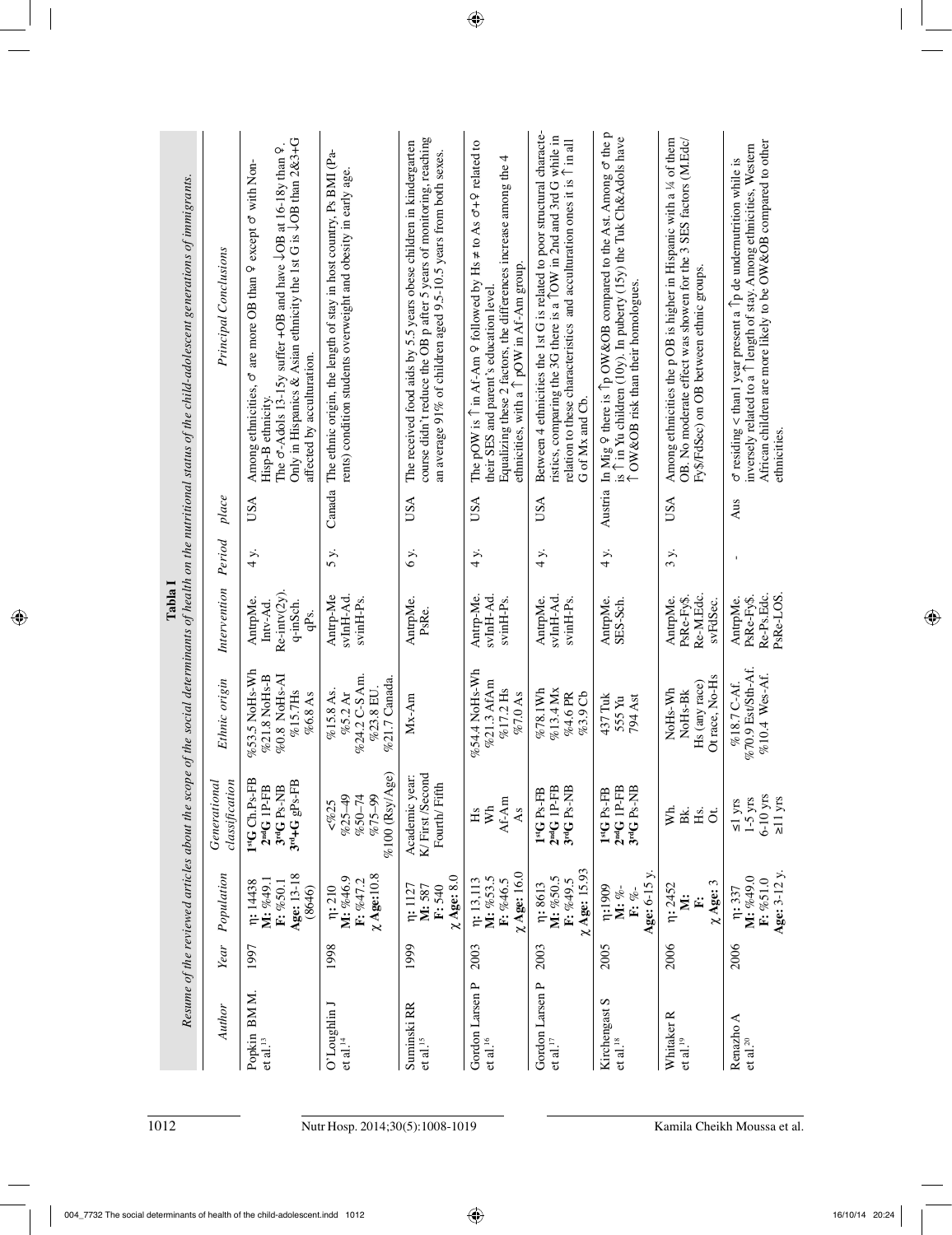|                                                    |      |                                                     |                                                                                 |                                                                                                      |                                                     |         |            | Resume of the reviewed articles about the scope of the social determinants of health on the nutritional status of the child-adolescent generations of immigrants.                                                                                                                                                                  |
|----------------------------------------------------|------|-----------------------------------------------------|---------------------------------------------------------------------------------|------------------------------------------------------------------------------------------------------|-----------------------------------------------------|---------|------------|------------------------------------------------------------------------------------------------------------------------------------------------------------------------------------------------------------------------------------------------------------------------------------------------------------------------------------|
| Author                                             | Year | Population                                          | Generational<br>classification                                                  | Ethnic origin                                                                                        | Intervention                                        | Period  | place      | Principal Conclusions                                                                                                                                                                                                                                                                                                              |
| Van Hook J<br>$et$ al. $^{21}$                     | 2007 | r: 16664<br>$\chi$ Age: -<br>M: %-<br>F: %-         | $-G1.5(Ps 0-11yrs)$<br>$-G1.0(Ps 12yrs5)$<br>$-Ch-NtPs$                         | Pcf Islander.<br>As.<br>Ηs.                                                                          | Antrp-Me.<br>svSchEnv.<br>Intv-M.<br>svSES.<br>qPs. | 6 y.    | <b>USA</b> | The SES affects in a lesser degree on the 1 of BMI in the G1.0 whi-<br>le it is $\approx$ in G1.5 and NtPs. But a $\sqrt{\text{GDP}}$ /c of the CB 1 the BMIB in<br>the G1.5 $\neq$ to G1.0 whereas to a $\uparrow$ GDP/c a $\downarrow$ BMIB/G is present in<br>both.                                                             |
| Kalil A<br>et al. $^{22}$                          | 2008 | M: %51.5<br>F: %48.5<br>Age: 6 y.<br><b>n:</b> 6068 | Ch/Ps FB.USct-M<br>Ch/Ps FB.Nct-M<br>IPs-FB-USct-M<br>1Ps-FB.Nct-M<br>Ps-NB     | %16.0 Af Am.<br>%57.7 Wh.<br>$%18.9$ Lt.<br>%4.6 Ot.                                                 | svinH-Ps.<br>qFCs.                                  | 4 y.    | USA        | Between natives and immigrants: Ch-FB.Nct-M suffers doble FIn-<br>sec than Ch-FB.USct-M. The access to food aids doesn't decrease<br>family and with low incomes have a higher probability to be food<br>Among immigrants: being Ch-FB.Nct-M, Latine, from a large<br>the big $\neq$ in FInsec between them.<br>insecure (FInsec). |
| Rosas LG<br>$\mathop{\rm et}\nolimits$ al. $^{23}$ | 2009 | F: %52,9<br>$\chi$ Age: 5<br>M: %47<br>n: 374       | M.Mx-RsCA-US:<br>M.Mx-RsMx<br>$11-15$ yrs.<br>5-10 yrs.<br>$16 < yrs$ .         | % 20 Guanajuato.<br>% 24 Michoacán.<br>$\%$ 12 Jalisco.                                              | Med-Antrp.<br><b>GSES</b><br>qSupl.                 | 5 y.    | USA        | Residing >10 years in the USA, the mother's obesity and underesti-<br>Mexico mate their children actual weight increase significantly their risk to<br>OW and OB, in contrast to the Mx population.                                                                                                                                |
| Balistreri KS<br>et al. $^{24}$                    | 2009 | M: %51.5<br>$F: \%48.5$<br>n: 12696<br>Age: 5-7     | HsCh-Mig Ps.<br>WhCh-Nt Ps.<br>HsCh-Nt Ps.                                      | $\%19$ Ot Hs.<br>%69 Мх.<br>%9 PR.<br>%3 Cb.                                                         | Antrp-Me<br>qSES.                                   | 6 y.    | USA        | Two SES indicators as incomes and Ps education level 1 the child's<br>IMC in the case of HsCh-Mig Ps, this effect doesn't maintain from<br>an ethnic approach.                                                                                                                                                                     |
| Teilmann <sub>G</sub><br>et al. $^{25}$            | 2009 | Age: 4-13<br>$F: \% 100$<br>M: %0<br>n: 276         | Edad Adopción:<br>NB-Denmark<br>$\frac{2 \text{ yrs}}{2 \text{ yrs}}$           | %13.8 S-Corea.<br>%35.8 Hindú.<br>$%13.8 S-Am$<br>%29 Ot As.<br>$\%$ 5.4 E-EU<br>% 1.8 Af.           | Antrp-Me                                            | $2 y$ . |            | pared to natives but in earlier puberty the Antrp-Me are approximate<br>Denmk The weight, height and BMI in childhood are $\downarrow$ in adopted $\varphi$ com-<br>In full pubertal age, adopted $9$ have $1$ BMI than girls of Danish<br>between both groups.<br>origin.                                                         |
| Renzaho A<br>et al. $^{26}$                        | 2009 | $\chi$ Age: 4.9<br>M: %50.9<br>F: %49.1<br>n: 4983  | $% 87.5$ Eng only<br>%12.5 No-Eng<br>Ch-L.s-Home:<br>Aus/EU/As/Ot<br>PC-Bplace: | %3.7N-Z/Pcf<br>% 75.2 Aus.<br>$\%$ 5.8 UK/Ir.<br>% 1.8 Ot EU.<br>PC-Bplace:<br>% 7.2 As<br>% 6.3 Ot. | Antrp-Me.<br>Intv-PC.                               | 6 y.    | Aus        | probable to be OW/OB than PC-Aus children who use $a \neq L$ .s-Home<br>PC-(UK/Irland) children, who use English as L.s-Home, are less<br>The prevalence of thinness is higher in PC-(N-ZInd/pacific) and<br>PC-Asia children.<br>to English.                                                                                      |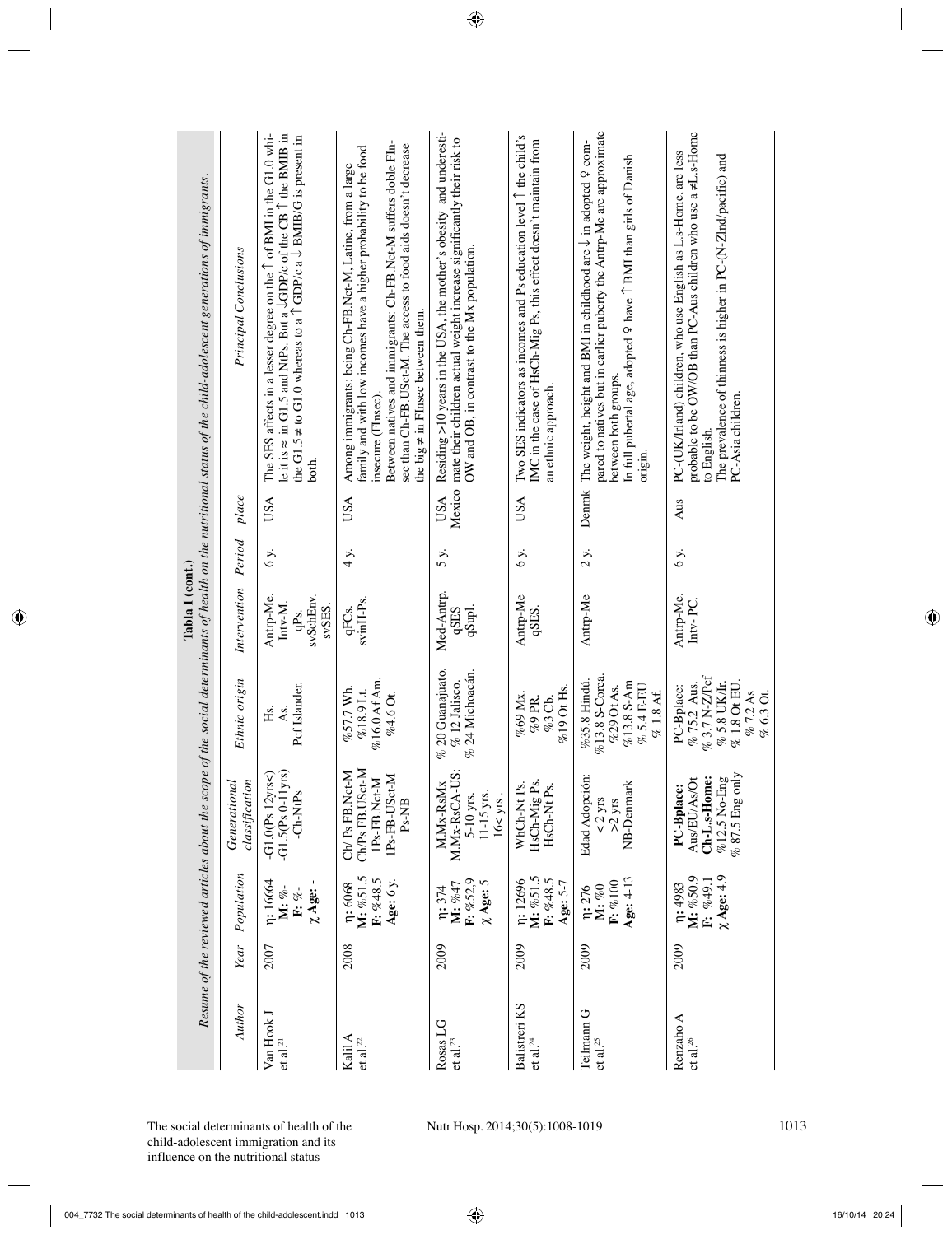| of the social determinants of health on the nutritional status of the child-adolescent generations of immigrants.<br>Principal Conclusions | Mep impact on BMI-Ch changes by the Fy\$ and the ethnicity/nati-<br>vity state. At 1 Fy\$, Mep prevents Ch-MigPs from OW while at $\downarrow$<br>Fy\$ the effect of Mep on Ch-NtPs and WhCh BMI is lower. | Between sexes: 9 tend to gain more BMI than $\sigma$ during adolescence.<br>$\neq$ to the 2nd y 3rd G, while among the 4 races, the Hs and Bk have<br>Among generations: the inicial and growth BMI is $\downarrow$ for the 1rstG<br>higher gain of BMI. | Socialization place: $Ch-G1.0 \text{ } \sigma \text{ } W + \text{than } Ch-G1.5 \text{ and } Ch-NtPs.$<br>Within the ethnic groups, $9$ gain less W than $\sigma$ of G1.0 y G1.5.<br>Social isolation: $\sigma$ of G1.0 who have a $\downarrow$ En-Ps.PFMC present<br>Acculturation measured by:<br>LBMIB/G. | Canada The length of stay in the host country $\uparrow$ the exposition to unhealthy<br>habits concluding in a $\uparrow$ BMI (2nd and 3rd generation $\neq$ to the 1rst). | Adols:cents. BMI(IMC): Body mass index. BMI <sub>86</sub> : Basal/Growth body mass index. OB: Obesity. OW: overweight. W: weight. G: Generation. G1.0Ps (12yrs<): generation 1.0 represents parents<br>Corea. Ar: Arabian. C-S Am: Central-South America. EU: European. E-EU: East-European. AfAm: African-American. C-Af: Central-Africa. Est/Sth-Af: East/South Africa. Wes-Af: Westren Africa. Pef<br>M.Mx-RsCA-US: Mexican mother-resident in California, USA. PR: Puerto Rican. Cb: Cuban K: Kindergarten. Tuk: Turkish. Yu: Yugoslavian. Ast: Austrian. Lt: Latin. Ot: Other. Rsy/Age: Total years<br>Islander: Pacific Islander. Aus: Australia. N-Z/Pcf: New Zeeland /Pacific. UK/Ir: Untid Kingdom/ Irland. Ms: Woxican. Mx-Am: Mexican-American. M.Mx-RsMx: Mexican mother-resident in Mexico.<br>of residence/ age at the moment. LOS: Length of stay. PC-Bplace: Primer carer-Birth place. Ch-L.s-Home: Child-language speak-home. Ch/Ad.Ps-FB: Child/Adolescent and parents are foreign-born. Ch-<br>NtPs: Child with native par<br>IP-FB: one of both parents is foreign-born. and(Nct-M): Non-citizen- mother. and(USct-M): Citizen mother of the USA. Ps-NB: Parents<br>who arrived with 12 years. G1.5 (Ps 0-11yrs): generation 1.5 represents who arrived between 0-11 years. CB: country birth. GDP: gross domestic product. Hs: Spanish. As: Asian. S-Corea: South-<br>are native-born. NoHs-Whi: White not Spanish. NoHs-B: Black not Spanish. NoHs-A1: American-Indian not Spanish. WhCh-Nt Ps: White child-native parents. HsCh-Nt Ps: Spanish child-native parents.<br>≠: Different. <: Less than. ≈: nearly/approximate. (: high. J: Fewer. n; Total number of persons. p: prevalence. F: Famela. M: Male. 9: women/girls. o': men/boys. XAge: mean age. |
|--------------------------------------------------------------------------------------------------------------------------------------------|------------------------------------------------------------------------------------------------------------------------------------------------------------------------------------------------------------|----------------------------------------------------------------------------------------------------------------------------------------------------------------------------------------------------------------------------------------------------------|--------------------------------------------------------------------------------------------------------------------------------------------------------------------------------------------------------------------------------------------------------------------------------------------------------------|----------------------------------------------------------------------------------------------------------------------------------------------------------------------------|-----------------------------------------------------------------------------------------------------------------------------------------------------------------------------------------------------------------------------------------------------------------------------------------------------------------------------------------------------------------------------------------------------------------------------------------------------------------------------------------------------------------------------------------------------------------------------------------------------------------------------------------------------------------------------------------------------------------------------------------------------------------------------------------------------------------------------------------------------------------------------------------------------------------------------------------------------------------------------------------------------------------------------------------------------------------------------------------------------------------------------------------------------------------------------------------------------------------------------------------------------------------------------------------------------------------------------------------------------------------------------------------------------------------------------------------------------------------------------------------------------------------------------------------------------------------------------------------------------------------------------------------------------------------------------------------------------------------------------------------------------------------------------------|
| place                                                                                                                                      | USA                                                                                                                                                                                                        | USA                                                                                                                                                                                                                                                      | USA                                                                                                                                                                                                                                                                                                          |                                                                                                                                                                            |                                                                                                                                                                                                                                                                                                                                                                                                                                                                                                                                                                                                                                                                                                                                                                                                                                                                                                                                                                                                                                                                                                                                                                                                                                                                                                                                                                                                                                                                                                                                                                                                                                                                                                                                                                                   |
| Period                                                                                                                                     | 6 y.                                                                                                                                                                                                       | 4 y.                                                                                                                                                                                                                                                     | 6 y.                                                                                                                                                                                                                                                                                                         | 4 y.                                                                                                                                                                       |                                                                                                                                                                                                                                                                                                                                                                                                                                                                                                                                                                                                                                                                                                                                                                                                                                                                                                                                                                                                                                                                                                                                                                                                                                                                                                                                                                                                                                                                                                                                                                                                                                                                                                                                                                                   |
| Intervention                                                                                                                               | PsRe(Fy\$TVt)<br>Antrp-Me.<br>svMep.<br>qCBP <sub>S</sub> .<br>qFCs.                                                                                                                                       | svInH-Ad<br>Intrv-Ad.                                                                                                                                                                                                                                    | En-Ps.PFMC.<br>AntrpMe.<br>$Inv-M.$                                                                                                                                                                                                                                                                          | Antrp-Me<br>q-inSch                                                                                                                                                        |                                                                                                                                                                                                                                                                                                                                                                                                                                                                                                                                                                                                                                                                                                                                                                                                                                                                                                                                                                                                                                                                                                                                                                                                                                                                                                                                                                                                                                                                                                                                                                                                                                                                                                                                                                                   |
| Ethnic origin                                                                                                                              | %19 Ot Hs.<br>%69 Mx.<br>%9 PR.<br>%3 Cb.                                                                                                                                                                  | %67.9 Wh.<br>%12.0 Hs.<br>%15.8 Bk.<br>%4.3 As.                                                                                                                                                                                                          | %67 Wh.<br>%17 Bk.<br>%14 Hs.<br>%3 As.                                                                                                                                                                                                                                                                      | %27.3 C-S Am.<br>%19.9 EU.<br>%17.8As.<br>%17.4 Ot.                                                                                                                        |                                                                                                                                                                                                                                                                                                                                                                                                                                                                                                                                                                                                                                                                                                                                                                                                                                                                                                                                                                                                                                                                                                                                                                                                                                                                                                                                                                                                                                                                                                                                                                                                                                                                                                                                                                                   |
| classification<br>Generational                                                                                                             | HsCh-MigPs<br>HsCh-NtPs<br>NoH <sub>s</sub> -Wh                                                                                                                                                            | $2ndG$ Ad. US. Ps-FB<br>$3nd+G$ Ad.Ps-NB<br>1 <sup>st</sup> G Ad.Ps-FB                                                                                                                                                                                   | $-G1.5(Ps 0-11yrs)$<br>$-G1.0(Ps 12yrs)$<br>-Ch-NtPs                                                                                                                                                                                                                                                         | $2ndG$ $1P$ -FB<br>$3rdG$ Ps-NB<br>1 <sup>st</sup> G <sub>Ps-FB</sub>                                                                                                      | HsCh-Mig Ps: Spanish child-migrant parents. Check the interventions abbreviations in Table III.<br>born parents. Ad.Ps-NB: Adolescent and parents are foreign born.                                                                                                                                                                                                                                                                                                                                                                                                                                                                                                                                                                                                                                                                                                                                                                                                                                                                                                                                                                                                                                                                                                                                                                                                                                                                                                                                                                                                                                                                                                                                                                                                               |
| Population                                                                                                                                 | $\chi$ Age: 10<br>n: 4360<br>M: %-<br>F: %-                                                                                                                                                                | M: %51,43<br>Age: 11-18<br>$F: \%48.57$<br>r: 20 745                                                                                                                                                                                                     | r: 20150<br>$\chi$ Age: -<br>M: %-<br>$F: \%$ -                                                                                                                                                                                                                                                              | $\chi$ Age: 11.2<br>M: %50.6<br>$F: \%49.4$<br>n: 6392                                                                                                                     |                                                                                                                                                                                                                                                                                                                                                                                                                                                                                                                                                                                                                                                                                                                                                                                                                                                                                                                                                                                                                                                                                                                                                                                                                                                                                                                                                                                                                                                                                                                                                                                                                                                                                                                                                                                   |
| Year                                                                                                                                       | 2009                                                                                                                                                                                                       | 2010                                                                                                                                                                                                                                                     | 2010                                                                                                                                                                                                                                                                                                         | 2011                                                                                                                                                                       |                                                                                                                                                                                                                                                                                                                                                                                                                                                                                                                                                                                                                                                                                                                                                                                                                                                                                                                                                                                                                                                                                                                                                                                                                                                                                                                                                                                                                                                                                                                                                                                                                                                                                                                                                                                   |
| Resume of the reviewed articles about the scope<br>Author                                                                                  | Baker B<br>et al. $^{27}$                                                                                                                                                                                  | Mullan Harris K<br>$et$ al. $^{28}$                                                                                                                                                                                                                      | Van.Hook J<br>$\mathop{\rm et}\nolimits$ al. $^{29}$                                                                                                                                                                                                                                                         | Maximova K<br>$\mathop{\rm et}\nolimits$ al. $^{30}$                                                                                                                       |                                                                                                                                                                                                                                                                                                                                                                                                                                                                                                                                                                                                                                                                                                                                                                                                                                                                                                                                                                                                                                                                                                                                                                                                                                                                                                                                                                                                                                                                                                                                                                                                                                                                                                                                                                                   |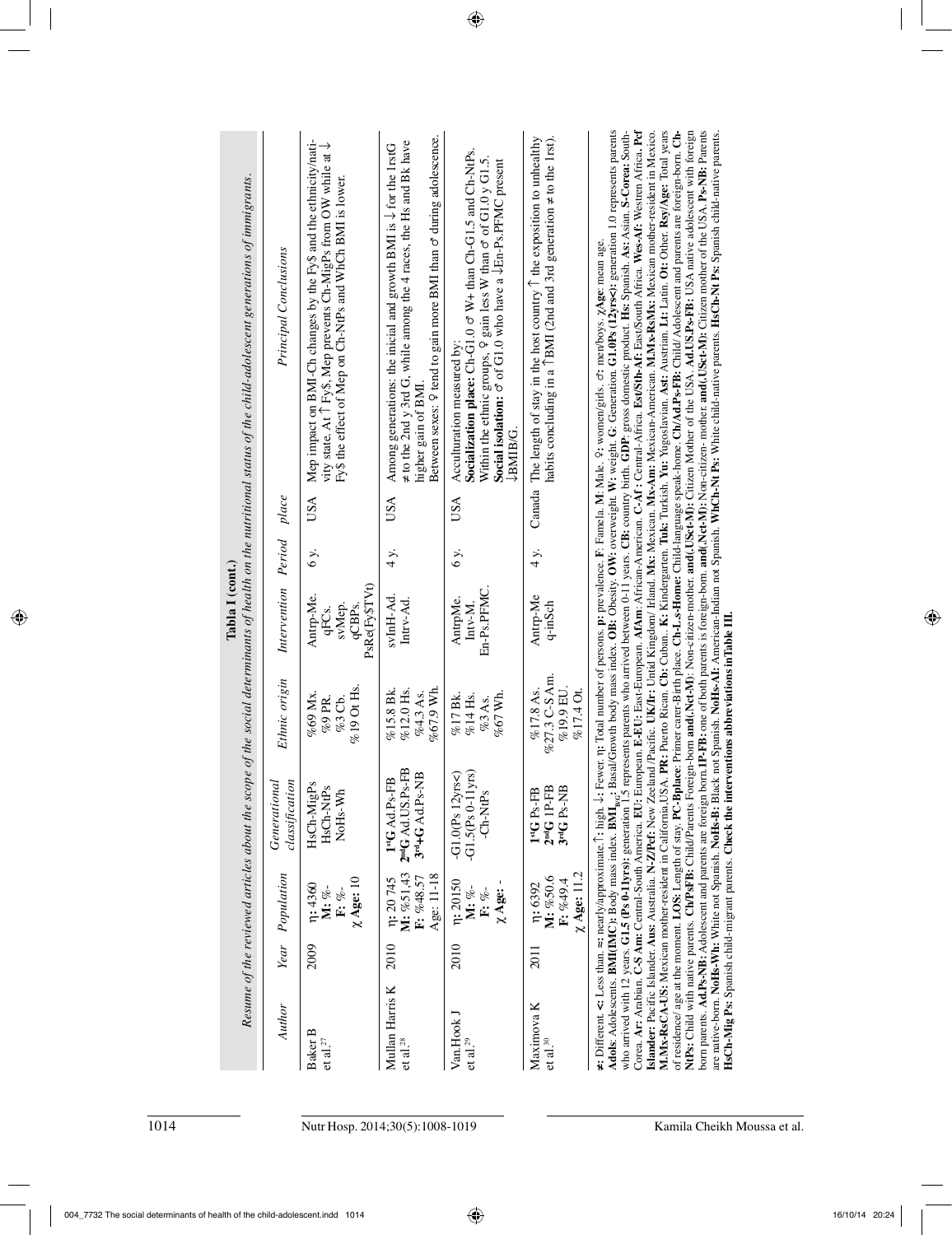|                                                                                                                     | $\operatorname{Total}$                         | 22(14)                         | 22(16)                            | 22(15)                           | 20(16)                               | 22(17)                               | 21(15)                             | 22(17)                        | 21(16)                         | 21(18)                          | 20(16)                       | 21(16)                          | 22(16)                             | 22(16)                         | 22(18)                         | 21(16)                       | 22(14)                               | 22(16)                          | 20(13)                          |
|---------------------------------------------------------------------------------------------------------------------|------------------------------------------------|--------------------------------|-----------------------------------|----------------------------------|--------------------------------------|--------------------------------------|------------------------------------|-------------------------------|--------------------------------|---------------------------------|------------------------------|---------------------------------|------------------------------------|--------------------------------|--------------------------------|------------------------------|--------------------------------------|---------------------------------|---------------------------------|
|                                                                                                                     | #21 #22                                        |                                |                                   |                                  |                                      |                                      |                                    |                               |                                |                                 |                              |                                 |                                    |                                |                                |                              |                                      |                                 |                                 |
|                                                                                                                     |                                                |                                |                                   |                                  |                                      |                                      |                                    |                               |                                |                                 |                              |                                 |                                    |                                |                                |                              |                                      |                                 |                                 |
|                                                                                                                     |                                                |                                |                                   |                                  |                                      |                                      |                                    |                               |                                |                                 |                              |                                 |                                    |                                |                                |                              |                                      |                                 |                                 |
|                                                                                                                     |                                                |                                |                                   |                                  |                                      |                                      |                                    |                               |                                |                                 |                              |                                 |                                    |                                |                                |                              |                                      |                                 |                                 |
|                                                                                                                     |                                                |                                |                                   |                                  |                                      |                                      |                                    |                               |                                |                                 |                              |                                 |                                    |                                |                                |                              |                                      |                                 |                                 |
|                                                                                                                     |                                                |                                |                                   |                                  |                                      |                                      |                                    |                               |                                |                                 |                              |                                 |                                    |                                |                                |                              |                                      |                                 |                                 |
|                                                                                                                     |                                                |                                |                                   |                                  |                                      |                                      |                                    |                               |                                |                                 |                              |                                 |                                    |                                |                                |                              |                                      |                                 |                                 |
|                                                                                                                     |                                                |                                |                                   |                                  |                                      |                                      |                                    |                               |                                |                                 |                              |                                 |                                    |                                |                                |                              |                                      |                                 |                                 |
|                                                                                                                     |                                                |                                |                                   |                                  |                                      |                                      |                                    |                               |                                |                                 |                              |                                 |                                    |                                |                                |                              |                                      |                                 |                                 |
|                                                                                                                     | #10 #11 #12 #13* #14* #15* #16 #17 #18 #19 #20 |                                |                                   |                                  |                                      |                                      |                                    |                               |                                |                                 |                              |                                 |                                    |                                |                                |                              |                                      |                                 |                                 |
|                                                                                                                     |                                                |                                |                                   |                                  |                                      |                                      |                                    |                               |                                |                                 |                              |                                 |                                    |                                |                                |                              |                                      |                                 |                                 |
| Tabla II                                                                                                            |                                                |                                |                                   |                                  |                                      |                                      |                                    |                               |                                |                                 |                              |                                 |                                    |                                |                                |                              |                                      |                                 |                                 |
| Analysis of the studies methodological quality through the 22 assessment points of the STROBE guide <sup>12</sup> . | 6#                                             |                                |                                   |                                  |                                      |                                      |                                    |                               |                                |                                 |                              |                                 |                                    |                                |                                |                              |                                      |                                 |                                 |
|                                                                                                                     | #8*                                            |                                |                                   |                                  |                                      |                                      |                                    |                               |                                |                                 |                              |                                 |                                    |                                |                                |                              |                                      |                                 |                                 |
|                                                                                                                     | #7                                             |                                |                                   |                                  |                                      |                                      |                                    |                               |                                |                                 |                              |                                 |                                    |                                |                                |                              |                                      |                                 |                                 |
|                                                                                                                     | #6                                             |                                |                                   |                                  |                                      |                                      |                                    |                               |                                |                                 |                              |                                 |                                    |                                |                                |                              |                                      |                                 |                                 |
|                                                                                                                     | 5#                                             |                                |                                   |                                  |                                      |                                      |                                    |                               |                                |                                 |                              |                                 |                                    |                                |                                |                              |                                      |                                 |                                 |
|                                                                                                                     | #4                                             |                                |                                   |                                  |                                      |                                      |                                    |                               |                                |                                 |                              |                                 |                                    |                                |                                |                              |                                      |                                 |                                 |
|                                                                                                                     | #3                                             |                                |                                   |                                  |                                      |                                      |                                    |                               |                                |                                 |                              |                                 |                                    |                                |                                |                              |                                      |                                 |                                 |
|                                                                                                                     | #2                                             |                                |                                   |                                  |                                      |                                      |                                    |                               |                                |                                 |                              |                                 |                                    |                                |                                |                              |                                      |                                 |                                 |
|                                                                                                                     | #I                                             |                                |                                   |                                  |                                      |                                      |                                    |                               |                                |                                 |                              |                                 |                                    |                                |                                |                              |                                      |                                 |                                 |
|                                                                                                                     |                                                |                                |                                   |                                  |                                      |                                      |                                    |                               |                                |                                 |                              |                                 |                                    |                                |                                |                              |                                      |                                 |                                 |
|                                                                                                                     | Articles/Points                                |                                |                                   |                                  |                                      |                                      |                                    |                               |                                |                                 |                              |                                 |                                    |                                |                                |                              |                                      |                                 |                                 |
|                                                                                                                     |                                                |                                |                                   |                                  |                                      |                                      |                                    |                               |                                |                                 |                              |                                 |                                    |                                |                                |                              |                                      |                                 |                                 |
|                                                                                                                     |                                                | Popkin BM et al. <sup>13</sup> | O'Loughlin J et al. <sup>14</sup> | Suminski RR et al. <sup>15</sup> | Gordon Larsen P et al. <sup>16</sup> | Gordon Larsen P et al. <sup>17</sup> | Kirchengast S et al. <sup>18</sup> | Whitaker et al. <sup>19</sup> | Renazho A et al. <sup>20</sup> | Van Hook J et al. <sup>21</sup> | Kalil A et al. <sup>22</sup> | Rosas LG et al. <sup>23</sup>   | Balistreri KS et al. <sup>24</sup> | Teilman G et al. <sup>25</sup> | Renzaho A et al. <sup>26</sup> | Baker B et al. <sup>27</sup> | Mullan Harris K et al. <sup>28</sup> | Van.Hook J et al. <sup>29</sup> | Maximova K et al. <sup>30</sup> |
|                                                                                                                     |                                                |                                |                                   |                                  |                                      |                                      |                                    |                               |                                |                                 |                              |                                 |                                    |                                |                                |                              |                                      |                                 |                                 |
| The social determinants of health of the<br>child-adolescent immigration and its                                    |                                                |                                |                                   |                                  |                                      |                                      |                                    |                               |                                |                                 |                              | Nutr Hosp. 2014;30(5):1008-1019 |                                    |                                |                                |                              |                                      |                                 |                                 |

points totally completed. \* Specific quality verification points for cohort studies. points totally completed. \* Specific quality verification points for cohort studies.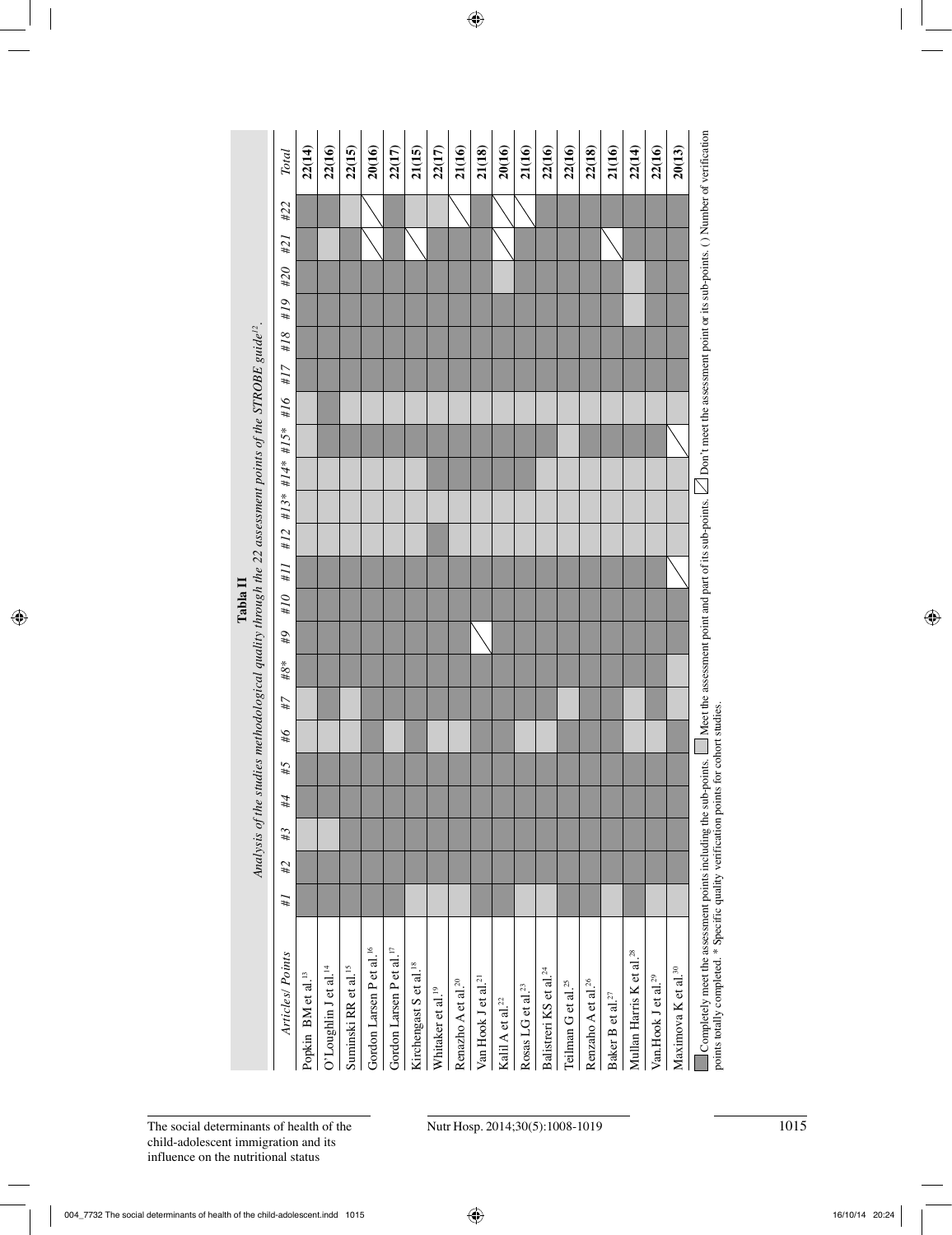| Objective and description of the intervention realized in the reviewed studies.<br>Tabla III | Intervention Description | Intrv-Ad Re-Intv( $2y$ ). (AntrpMe). Adolescents interview for: weight $(Kg)$ y height (m).<br>q-inSch. Questionnaire in school for participant's election.<br>qPs. Parents questionnaire: Ethnicity and race data.<br>Repeated 2 years later. | svInH-Ad. svinH-Ps. Survey and interview to parents and children for SDE data.<br>Antrp-Me. 2 measures of weight (Kg) and height (m).                                   | PsRe. Parents report about: age, ethnicity, eating patterns, access to aids for school meals.<br>AntrpMe. Measures of weight (Kg) and height (m) in school.     | svInH-Ad. svinH-Ps. Survey to parents and children about: ethnicity/race, familiar incomes<br>Antrp-Me. BMI: measure of weight (Kg) and height (m).<br>and education level data.                                        | svInH-Ad. svinH-Ps. Survey in home about: structural and acculturation characteristics. A<br>week report about: eating patterns and physical activity.<br>AntrpMe. Measures of weight (Kg) and height (m). | AntrpMe. 2measures of weight (Kg) and height (m) at 6 and 10 years.<br>SES-Sch. SES classification by: type of school (public or private).                                                                                               | svFdSec. Survey of 18 items about: family food security.<br>Ethnic origin of parents collected in familiar residence.<br>AntrpMe. Measures of weight (Kg) and height (m).<br>Familiar incomes and mother's education level<br>PsRe-Fy\$. Re-M.Edc. Mothers report about: | AntrpMe. Classification of Nutritional-Status by: measures of weight (Kg) and height (m).<br>Re-Ps.Edc. Parents reports about: education level and number of siblings<br>PsRe-Fy\$. Parents reports about: their occupation and familiar incomes.<br>PsRe-LOS. Parents reports about: Length of stay.                                    | Intv-M. Mother's interview about: family residence and birthplace.<br><b>Antrp-Me.</b> BMI: measure of weight $(Kg)$ and height $(m)$<br>qPs. Parent's questionnaire: family characteristics.<br>svSchEnv Survey about scholar environment.<br>svSES. Survey for socioeconomic SES data. |
|----------------------------------------------------------------------------------------------|--------------------------|------------------------------------------------------------------------------------------------------------------------------------------------------------------------------------------------------------------------------------------------|-------------------------------------------------------------------------------------------------------------------------------------------------------------------------|-----------------------------------------------------------------------------------------------------------------------------------------------------------------|-------------------------------------------------------------------------------------------------------------------------------------------------------------------------------------------------------------------------|------------------------------------------------------------------------------------------------------------------------------------------------------------------------------------------------------------|------------------------------------------------------------------------------------------------------------------------------------------------------------------------------------------------------------------------------------------|--------------------------------------------------------------------------------------------------------------------------------------------------------------------------------------------------------------------------------------------------------------------------|------------------------------------------------------------------------------------------------------------------------------------------------------------------------------------------------------------------------------------------------------------------------------------------------------------------------------------------|------------------------------------------------------------------------------------------------------------------------------------------------------------------------------------------------------------------------------------------------------------------------------------------|
|                                                                                              | Objective                | adolescent health and<br>health behavior with special emphasis on the effects of the<br>Explain the underlying conditions of<br>multiple contexts of adolescent life                                                                           | prevalence of obesity in<br>determinants of obesity<br>is essential because of the increasing<br>Increased understanding of the early<br>many industrialized countries. | To describe the problem of obesity in Mexican American chil-<br>ying Mexican American<br>dren and provide a method for identif<br>children at risk for obesity. | sex-specific disparities in<br>To examine the extent to which race/ethnic differences<br>teens.<br>overweight prevalence in white, African<br>in income and education account for<br>American, Hispanic, and Asian U.S. | the overweight differential<br>of Hispanic (Mexican, Puerto Rican, and Cuban) youth in the US<br>across immigrant generations among three large subpopulations<br>Explore mechanisms that may explain      | paring the weight status of Turkish and Yugoslavian children/<br>migrant children and adolescents in Vienna, Austria, by com-<br>Analyze the prevalence of overweight and obesity among<br>adolescents with their Austrian counterparts. | determine whether these differences are explained by socioeco-<br>/ ethnic differences in<br>the prevalence of obesity among preschool children and to<br>To determine whether there are racial<br>nomic factors.                                                        | undernutrition and obesity with undernutrition being related to<br>to a longer length of stay.<br>from sub-Sahara Africa. It is postulated that the population of<br>Assess the anthropometric status of migrant/refugee children<br>migrant/refugee in Australia from SSA exhibit a mixture of<br>shorter time in Australia and obesity | pment of the sending country as additional factors influencing<br>Examined socioeconomic status (SES) and economic develo-<br>as moderating the rela-<br>tionship between parental generational status and BMI.<br>children body mass index (BMI) and                                    |
|                                                                                              | Author/year              | Popkin BM<br>$et$ al. $^{\rm I3}$<br>1997                                                                                                                                                                                                      | UnildguoL'O<br>et al. $\frac{14}{14}$<br>1998                                                                                                                           | Suminski RR<br>et al. <sup>15</sup><br>1999                                                                                                                     | Gordon Larsen P<br>et al. $^{16}$<br>2003                                                                                                                                                                               | Gordon Larsen P<br>et al. $^{17}$<br>2003                                                                                                                                                                  | Kirchengast S<br>$et$ al. $^{18}$<br>2005                                                                                                                                                                                                | Whitaker <sub>R</sub><br>$et$ al. $^{19}$<br>2006                                                                                                                                                                                                                        | Renazho A<br>et al. $^{20}$<br>2006                                                                                                                                                                                                                                                                                                      | Van Hook J<br>$et$ al. $^{21}$<br>2007                                                                                                                                                                                                                                                   |
| 1016                                                                                         |                          |                                                                                                                                                                                                                                                |                                                                                                                                                                         |                                                                                                                                                                 | Nutr Hosp. 2014;30(5):1008-1019                                                                                                                                                                                         |                                                                                                                                                                                                            |                                                                                                                                                                                                                                          |                                                                                                                                                                                                                                                                          |                                                                                                                                                                                                                                                                                                                                          | Kamila Cheikh Moussa et al                                                                                                                                                                                                                                                               |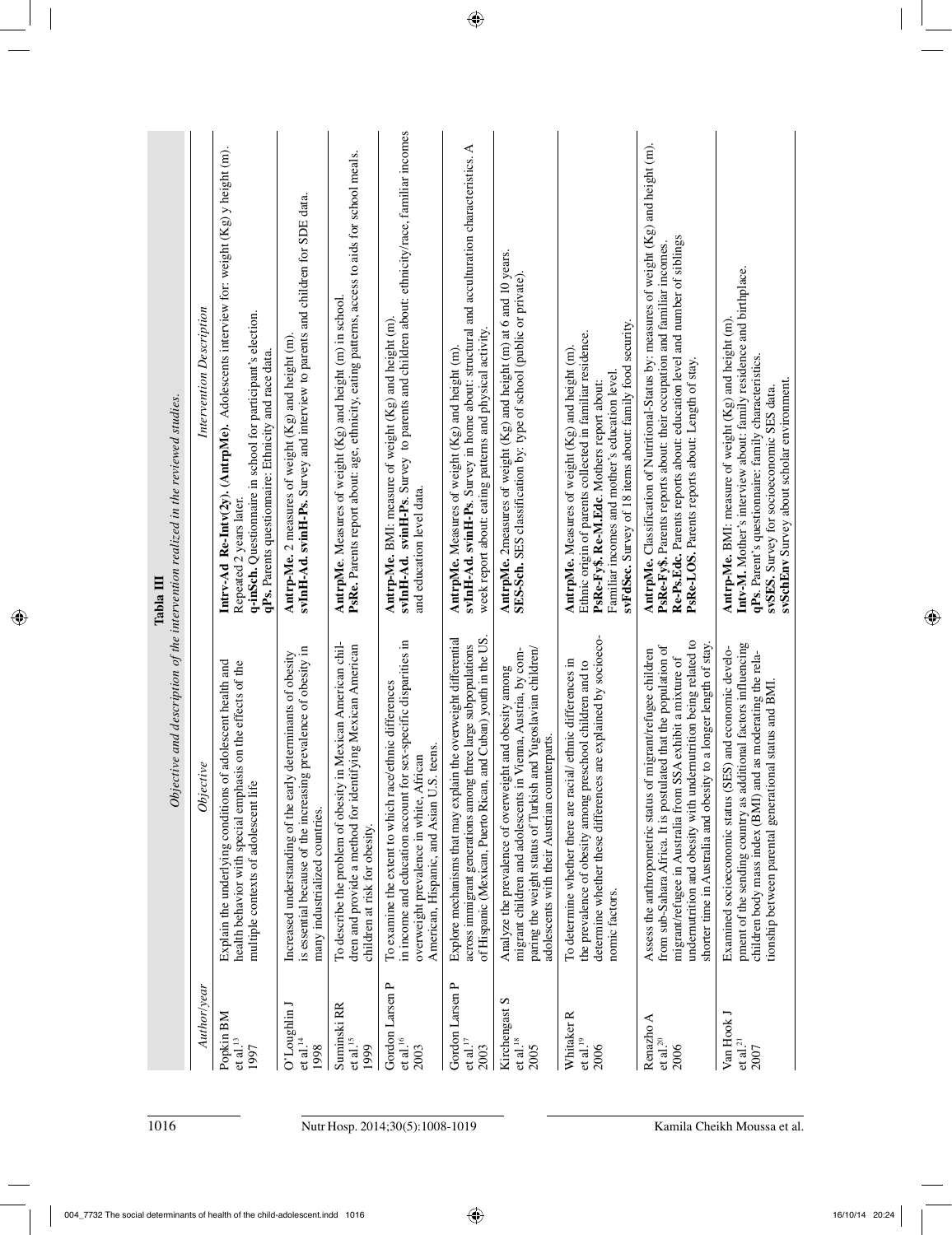|                                                |                                                                                                                                                                                                                                                                                                                   | $Objective$ and description of the intervention realized in the reviewed studies.<br>Tabla III (cont.)                                                                                                                                                                                                                          |
|------------------------------------------------|-------------------------------------------------------------------------------------------------------------------------------------------------------------------------------------------------------------------------------------------------------------------------------------------------------------------|---------------------------------------------------------------------------------------------------------------------------------------------------------------------------------------------------------------------------------------------------------------------------------------------------------------------------------|
| Author/year                                    | Objective                                                                                                                                                                                                                                                                                                         | Intervention Description                                                                                                                                                                                                                                                                                                        |
| g<br>Kalil A et al.<br>2008                    | the key factors that explain differences in rates of food insecu-<br>rity among the children of immigrant noncitizens, children of<br>low-income native and immigrant populations, in particular,<br>insecurity between<br>immigrant citizens, and children of natives.<br>Explain the differential rates of food | qFCs. Hunger and food security in home: scarcity, quality, quantity of food and daily intakes.<br>emotion state and dedication to childcare. Child's race. Familiar's incomes and participation<br>svinH-Ps. Parent's in home survey: birthplace, nationality, occupation, education, mother's<br>in free scholar meal program. |
| et al. $^{23}$<br>Rosas LG<br>2009             | Examine and compare mothers' perception of weight in Mexico<br>(MX) and in an immigrant community in California (CA).                                                                                                                                                                                             | Med-Antrp. BMI: measure of weight (Kg) and height (m) of children.<br>qSupl. Mother's perception of her child Weight using Collins scale.<br>qSES. Two questionnaires for SES data.                                                                                                                                             |
| <b>Balistreri KS</b><br>et al. $^{24}$<br>2009 | influenced the body mass<br>Examine how Hispanic parents' income and education, combi-<br>index (BMI) of their children, compared with non-Hispanic<br>White children (W-Ch) and their parents (Ch-Ps).<br>ned with their nativity status (St-Nt),                                                                | qSES. Questionnaire about parent's education and familiar's incomes.<br>Antrp-Me. measure of weight (Kg) and height (m)                                                                                                                                                                                                         |
| Teilmann G et al. <sup>25</sup><br>2009        | maturation of birth wei-<br>ght, age at adoption and region of origin.<br>Study the possible effects on pubertal                                                                                                                                                                                                  | Med-Antrp. BMI: measure of weight (Kg) and height (m) of children.                                                                                                                                                                                                                                                              |
| Renzaho A et al. <sup>26</sup><br>2009         | Examined the relationship between childhood nutritional status<br>5-year-old children, comprised of diverse ethnic and cultural<br>and ethnicity in a nationally representative sample of 4- to<br>backgrounds.                                                                                                   | age, educational attainment, gender, partner, main language spoken at home, total incomes,<br>Intv-PC. Interview: 2,5 h, to the primary carer about SED-c: primary carer's birthplace,<br>number of siblings.                                                                                                                   |
| et al. $^{27}$<br>Baker B<br>2009              | child overweight among fifth grade Hispanic and non-Hispanic<br>Examines the relationship between maternal employment and<br>white children.                                                                                                                                                                      | PsRe(Fy\$TVt). Parent's report about: familiar incomes and time dedicated by children for TV.<br><b>Antrp-Me.</b> BMI: measure of weight (Kg) and height (m).<br>qFCs. Food frequency questionnaire for children.<br>qCBPs. Questionnaire about parents birthplace.<br>svMep. Survey about mother employment.                   |
| Mullan Harris K<br>$et$ al. $^{28}$<br>2009    | Estimate the pattern of change of BMI through adolescence and<br>immigrant generation and<br>it's extending through the transition to adulthood by examining<br>the differences by race, ethnicity and<br>gender.                                                                                                 | $Intry-Ad Re-Intv(2y)$ . (AntrpMe). Adolescents interview for: weight $(Kg)$ and height (m).<br>q-inSch. Questionnaire in school to choose participants.<br>SvInH-Ad. Survey in home about: race, ethnicity.<br>Repeated 2 years later.                                                                                         |
| Van.Hook J et al. <sup>29</sup><br>2010        | inequalities in weight gain through two different dimensions of<br>acculturation, the place of socialization and the level of integra-<br>Explain the degree of impact of generational status and gender<br>tion in the host country.                                                                             | En-Ps. PFMC Capacity of performance in English: Determine the degree of integration of<br>AntrpMe. Measures of weight (Kg) and height (m).<br>Intv-M. Interview to mothers: birthplace<br>family members in the host country.                                                                                                   |
| Maximova K<br>$et$ al. $30$<br>2011            | dren and native-born children, and if the rate of increase varies<br>differs between 1 <sup>st</sup> generation; 2 <sup>nd</sup> generation immigrant chil-<br>Determine if the rate of increase in body mass index (BMI)<br>across ethnic groups.                                                                | dent, father and mother's birthplace, period of residence in Canada and current employment<br>q-inSch: questionnaire in school for socio-demographic data (SDE): spoken languages, stu-<br>Antrp-Me. 3 measures of weight (Kg) and height (m).<br>of parents.                                                                   |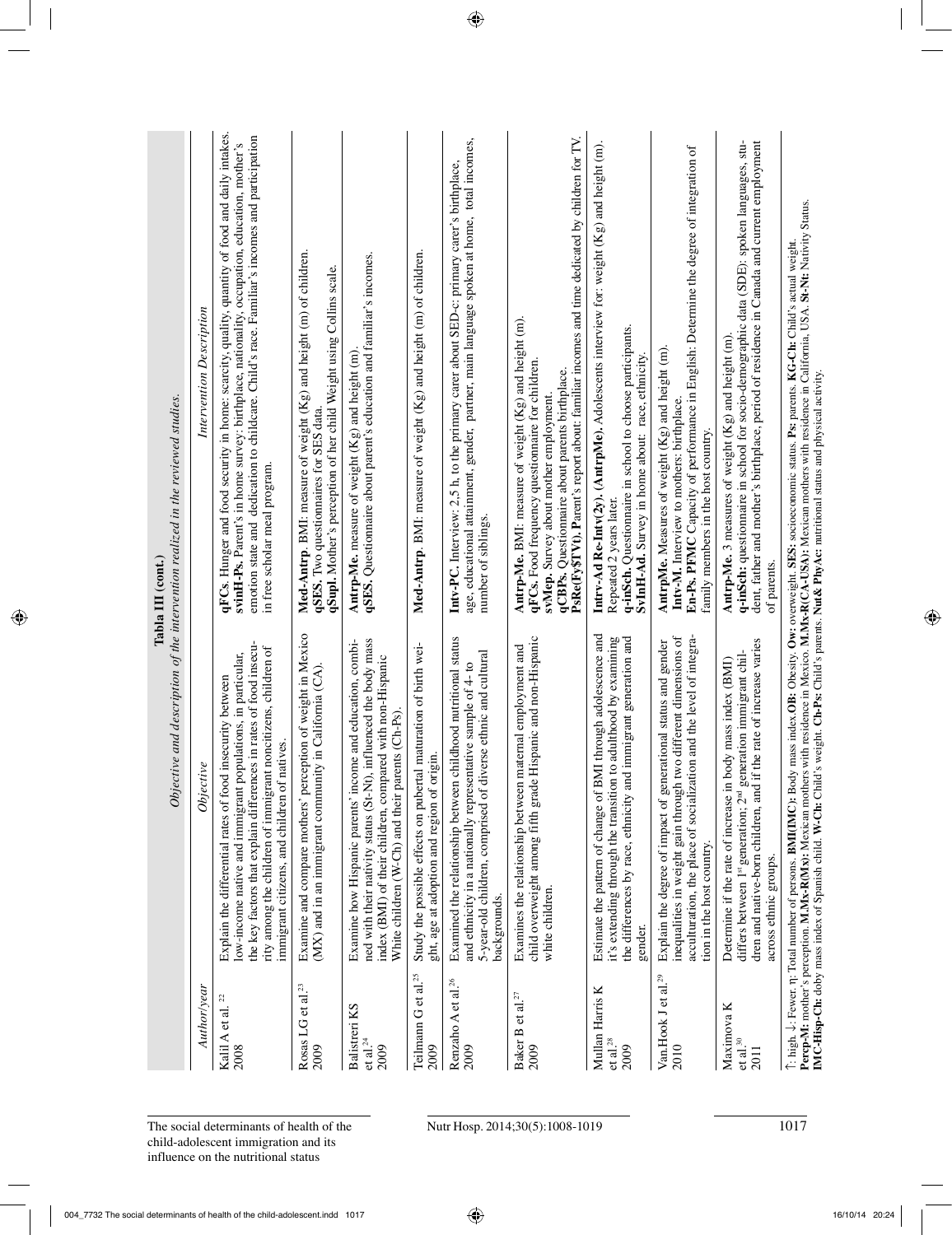cles. Nevertheless, this age range is considered the stage of "consequences" because before reaching it is in the childhood and teenage when there is an increasing susceptibility to environmental modulator factors (socioeconomics and demographics) producing changes that are transferred to adulthood in worse outcomes<sup>28</sup>.

Although no revisions were found that specifically address about the effect of the social determinants on the nutritional status of the young generations of immigrants, Misra et al. $31$  focuses on the study of obesity prevalence and metabolic syndrome in socially vulnerable persons and migrants from rural areas to cities of a same territory and the development of cardiovascular diseases and diabetes mellitus type II. Another article, included in this study, Renzaho et al. $26$ , addresses the relation between the nutritional status in childhood and the ethnicity in a representative sample of children aged 5 years from different cultural and ethnic backgrounds, finding the same results as Suminski et  $al<sup>15</sup>$  and other authors<sup>26, 27, 29</sup>, concluding that there is a higher probability of body weight changes for Hispanics who belong to a family with a high proportion of overweight/obesity and there is less weight gain among girls of any ethnicity.

The social determinants of health with greater influence on the child-adolescent immigrants were the socio-demographic conditions; among them: the period of residence distinguish the three identified generations<sup>13, 20</sup> within the studies while the linguistic barrier and the ethnic background are truly influential on the biological response to the experimented change caused by the acculturation process, establishing differences in the nutritional status $26$ .

#### **References**

- 1. Portes A, Rumbaut RG. Legacies: The story of the immigrant second generation. New York: Russell Sage Foundation; 2001.
- Portes A, Zhou M. The new second generation: Segmented assimilation and its variants. *Ann Am Acad Polit Soc. Sci.* 1993; 530: 75-96.
- 3. Rumbaut, RG. The crucible within: Ethnic identity, self-esteem, and segmented assimilation among the children of immigrants. *Int Migr Rev.* 1994; 28(4): 748-94.
- 4. Alba R, Nee V. Remaking the American mainstream: Assimilation and contemporary immigration. Cambridge: Harvard University Press; 2003.
- 5. Hernandez DJ, Charney E, Coordinadores. From Generation to Generation: The Health and Well-Being of Children in Immigrant Families. Washington, D.C: National Academy Press; 1998.
- 6. Van Hook J, Stamper Balistreri K. Immigrant generation, socioeconomic status, and economic development of countries of origin: A longitudinal study of body mass index among children. *Soc Sci Med.* 2007; 65: 976-89.
- 7. Organización Mundial de la Salud (OMS). Subsanar las desigualdades en una generación: alcanzar la equidad sanitaria actuando sobre los determinantes sociales dela Salud. Ginebra: OMS, Comisión sobre Determinantes de Sociales de la Salud (CDSS); 2009. Clasificación NLM:WA 525.
- 8. Organización Internacional de las Migraciones (OIM). Informe sobre las migraciones en el mundo 2011: Comunicar eficazmente sobre la migración. Ginebra: OIM; 2011.
- 9. Organización Mundial de la Salud. Overcoming migrants' barriers to health. *B World Health Organ.* 2008; 86(8): 583-84.
- 10. Villar Álvarez F, Estrada LJM, Pérez AC, Rebollo RMJ. Estudio bibliométrico de los artículos originales de la Revista Española de Salud Pública (1991-2000) Parte tercera: análisis de las referencias bibliográficas. *Rev Esp Salud Publica*. 2007; 81(3): 247-59.
- 11. Casterá VT, Sanz-Valero J, Juan-Quilis V, Wanden-Berghe C, Culebras JM, García de Lorenzo A, et al. Estudio bibliométrico de la revista Nutrición Hospitalaria en el periodo 2001 a 2005: Parte II,análisis de consumo; las referencias bibliográficas. *Nutr Hosp.* 2008; 23(6): 541-6.
- 12. Vandenbroucke JP, Von Elm E, Altman DG, Gøtzsche PC, Mulrowf CD, Pocock SJ, et al. Mejorar la comunicación de estudios observacionales en epidemiología (STROBE): explicación y elaboración. *Gac Sanit.* 2009; 23(2): 158.
- 13. Popkin B M, Udry J R. Adolescent Obesity Increases Significantly in Second and Third Generation U.S. Immigrants: The National Longitudinal Study of Adolescent Health. *Journ of Nutr* 1998; 128(4): 701-6.
- 14. O'loughlin J, Paradis G, Renaud L, Meshefedjian G, Gray-donald K. Prevalence and Correlates of Overweight among Elementary Schoolchildren in Multiethnic, Low Income, Inner-City Neighbourhoods in Montreal, Canada. *Ann Epidemiol* 1998; 8(7): 422-32.
- 15. Suminski RR, Poston WS, Jackson AS, Foreyt JP. Early identification of Mexican American children who are at risk for becoming obese. *Inter Journ of Obes.* 1999; 23: 823-9.
- 16. Gordon-Larsen P, Harrisa KM, Wardb DS, Popkin BM. Acculturation and overweight-related behaviors among Hispanic immigrants to the US: the National Longitudinal Study of Adolescent Health. *Soc Sci Med.* 2003; 57: 2023-34.
- 17. Gordon-Larsen P, Adair LS, Popkin BM. The Relationship of Ethnicity, Socioeconomic Factors, and Overweight in U.S. Adolescents. *Obes Res.* 2003; 11(1): 121-9.
- 18. Kirchengast S, Schober E. To be an Immigrant: A risk factor for developing overweight and obesity during childhood and adolescence? *J Biosoc Sci.* 2006; 38: 695-705.
- 19. Whitaker RC, Orzol SM. Obesity among US Urban Preschool Children Relationships to Race, Ethnicity, and Socioeconomic Status. *Arch Pediatr Adolesc Med.* 2006; 160: 578-84.
- 20. Renzaho AM, Gibbons C, Swinburn B, Jolley D, Burns C. Obesity and undernutrition in sub-Saharan African immigrant and refugee children in Victoria, Australia. *Asia Pac J Clin Nutr.* 2006; 15(4): 482-90.
- 21. Van Hook J, Stamper Balistreri K. Immigrant generation, socioeconomic status, and economic development of countries of origin: a longitudinal study of body mass index among children. *Soc Sci Med.* 2007; 65(5): 976-89.
- 22. Kalil A, Chen J-H. Mothers' citizenship status and household food insecurity among low-income children of immigrants. *New Dir Child Adolesc Dev.* 2008; 2008(121): 43-62.
- 23. Rosas LG, Harley KG, Guendelman S, Fernald CH L, Mejia F, Eskenazi B. Maternal perception of child weight among Mexicans in California and Mexico. *Matern Child Health J.* 2010; 14(6): 886-94.
- 24. Balistreri KS, Van Hook J. Socioeconomic status and body mass index among Hispanic children of immigrants and children of natives. *Am J Pub Health.* 2009; 99(12): 2238-46.
- 25. Teilmann G, H. Petersen J , Gormsen M, Damgaard K, E. Skakkebæk N, Kold Jensen T. Early puberty in internationally adopted girls: hormonal and clinical markers of puberty in 276 girls examined biannually over two years. *Horm Res.* 2009; 72(4): 236-46.
- 26. Renzaho AM, Oldroyd J, Burns C, Waters E, Riggs E, Renzaho C. Over and undernutrition in the children of Australian immigrants: Assessing the influence of birthplace of primary carer and English language use at home on the nutritional status of 4-5-year-olds. *Int J Pediatr Obes.* 2009; 4(2): 73-80.
- 27. Baker E, Balistreri KS, Van Hook J. Maternal employment and overweight among Hispanic children of immigrants and children of natives. *J Immigr Minor Health.* 2009; 11(3): 158- 67.